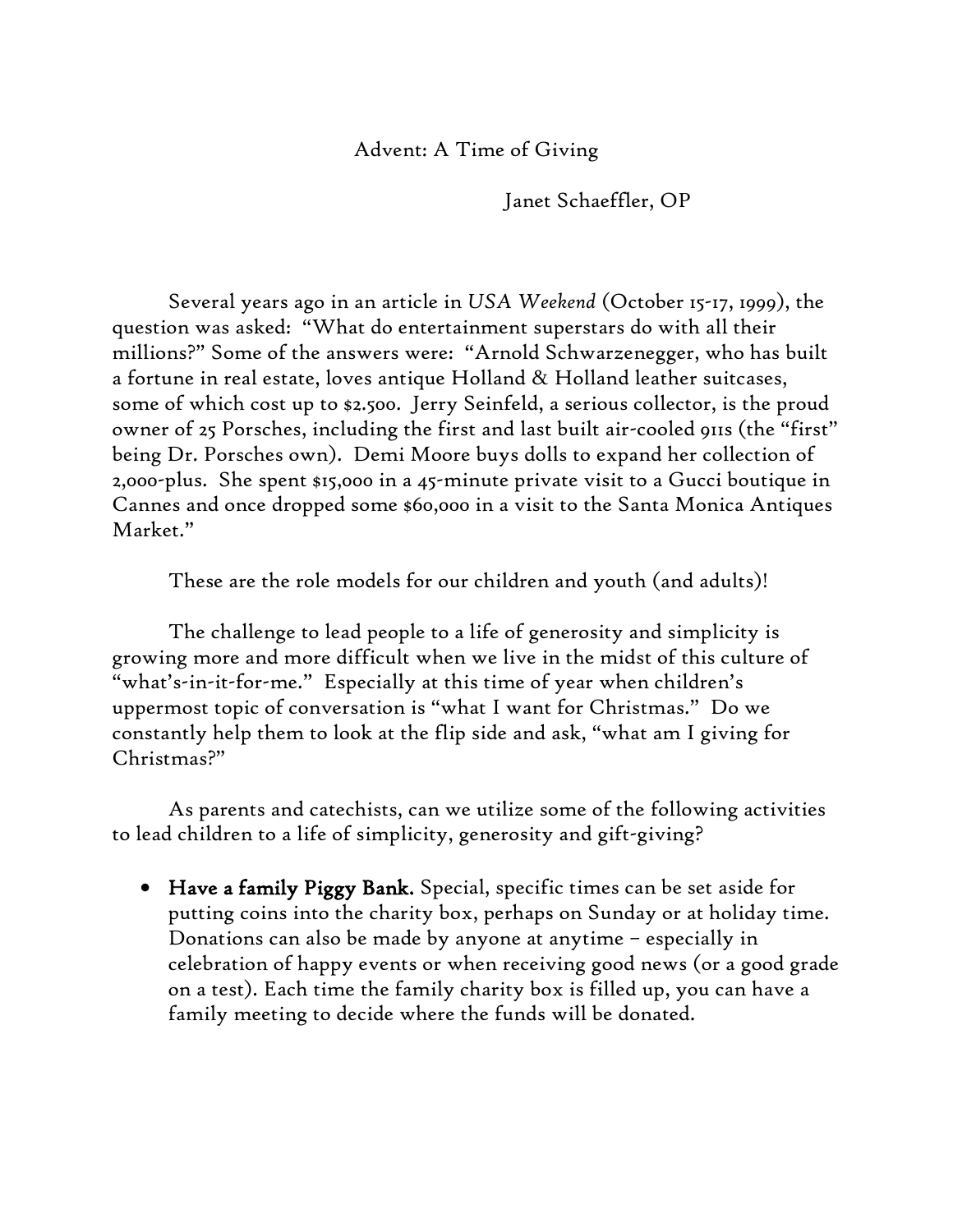- Two for one. Begin a custom that when you purchase certain things for your family, you will purchase two – one for yourselves and one for the poor. E.g.: each time you purchase a jar of peanut butter, purchase two. One goes into a bag in the trunk of the car. When the bag is filled, deliver it to a local food pantry or soup kitchen.
- Don't forget the little things. Many people give away an old suit, dress, or sweater, but never think of smaller items that are always needed. The next time you and your children gather your old clothes to give away, include a good pair of socks…or toothpaste, soap, shampoo, toilet paper.

When you teach your children that giving is more than emptying closets of unwanted clothes, but is something that can be tailored to meet real human needs, you remind them to be thoughtful and respectful of the people who will receive their gifts, and grateful for the opportunity to share.

- Be a tithing family. Each month decide to give a percentage of salary/earnings and allowance (everyone contributes from whatever they have) or a portion of what the family would allocate for entertainment or treats that month. Decide as a family where the money will go. Make it different each month (becoming aware of more and more people who need our concern and care).
- Every day. Empty your pockets and purses of change at the end of every day (or designate one day a week) and collect it in a jar. At the end of Advent, give the money to a food pantry or homeless shelter.
- Simple meal. One night a week eat a simple meal. It might consist of cereal, milk and fruit or soup and crackers. Whatever money you save can be donated to a soup kitchen.
- Garage Sales. Go shopping at garage sales. For everything you buy for yourself, buy another item to be donated to the needy.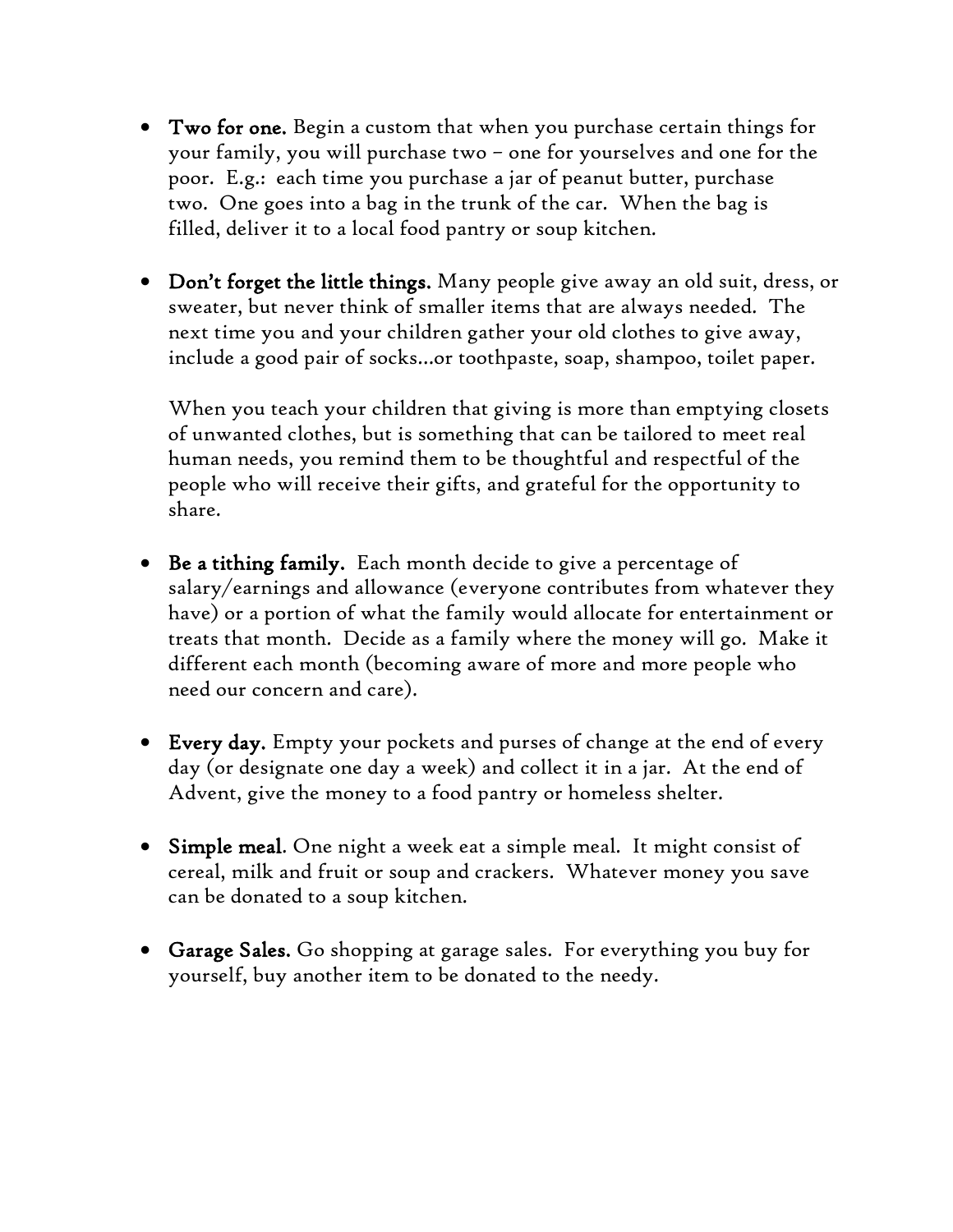## **Family Ideas for Generosity for Each Day of Advent and the Twelve Days of Christmas**

(These ideas can be put into a calendar format. Parishes can publish a week's ideas at a time in the Sunday bulletin, via email, on the parish website, etc.)

- 1. Give up dessert at dinnertime tonight. Donate the money saved to a group that feeds the hungry.
- 2. Visit a lonely person in your neighborhood.
- 3. Gather items for small gift bags for a homeless shelter: soap, shampoo, toothpaste, etc.
- 4. As a family, write a letter to the newspaper about something your community could do to help the needy.
- 5. What could you live without? Give it away.
- 6. Buy a new item of clothing to put in with the outgrown clothing you are donating to the needy.
- 7. Purchase a security blanket or teddy bear for a child in a homeless shelter.
- 8. Name five blessings in your life that are not things. Donate a generous amount for each.
- 9. Think of all the people who love you. Give 10 cents for each person you can think of to your family Piggy Bank for the needy.
- 10. Recycle toys by giving them to needy children. Be sure they are in good condition.
- 11. Create a craft gift for a child in the pediatric department of a local hospital.
- 12. Collect "cool" and unusual hats for kids with cancer who've lost their hair.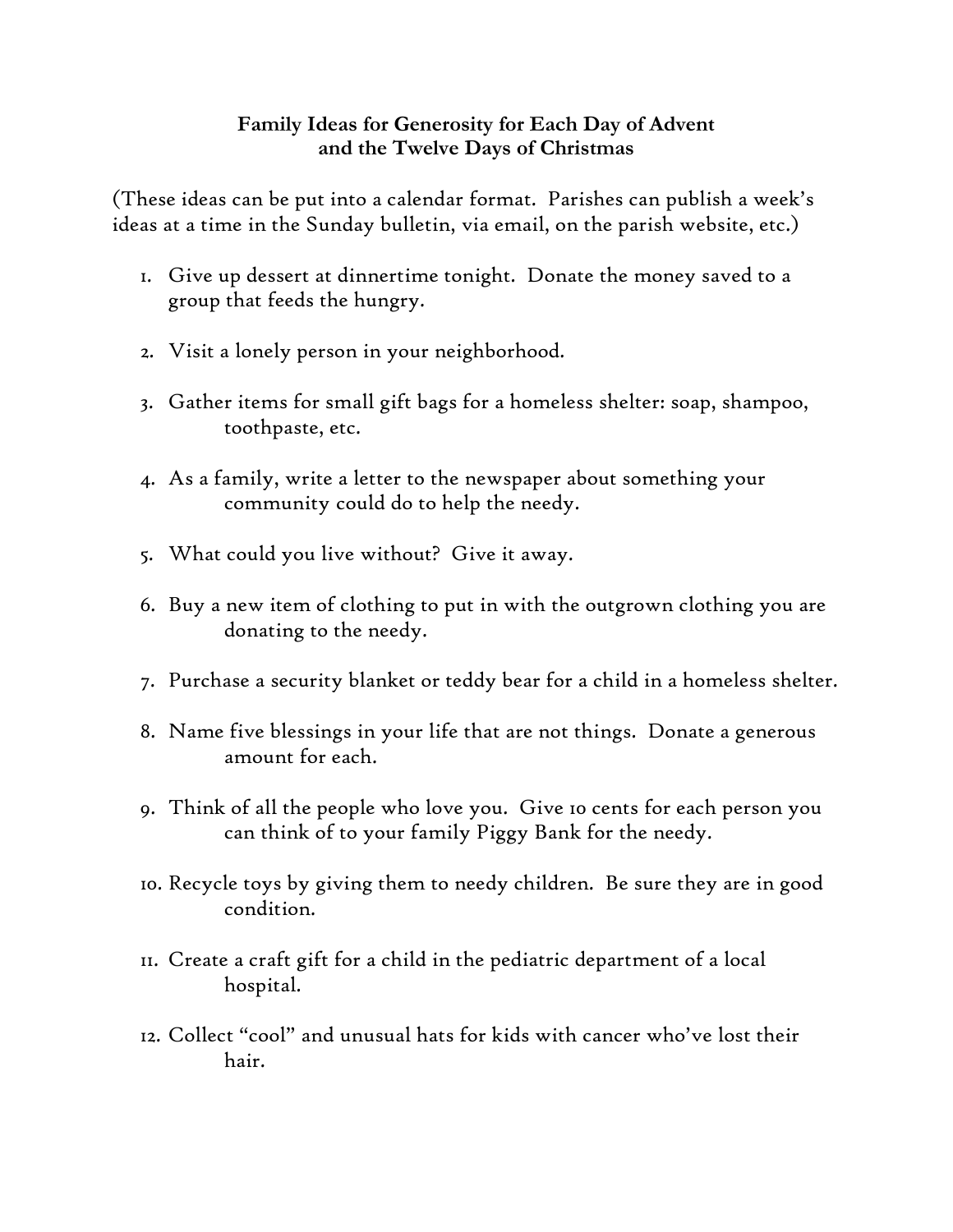- 13. Create a friendship box for an underprivileged child by decorating a shoebox and filling with stocking-stuffer toys.
- 14. Collect warm hats, scarves, and earmuffs to donate to a homeless shelter.
- 15. Thin out your possessions.
- 16. Have soup and bread for dinner. Donate the money saved to a soup kitchen.
- 17. "The extra coat in your closet belongs to the poor." Go through your closets and box up for the needy those things you aren't using.
- 18. Set an empty place at the table as a reminder of the hungry in the neighborhood and in the world.
- 19. During Advent, save every penny that you get to help a struggling family pay their heating bill.
- 20. Take your extra blankets to the homeless shelter.
- 21. Are there toys that you are still using, but you don't really need, that you could give away to a shelter for abused women and children?
- 22. Invite all your relatives to join together to provide Christmas remembrances (food and clothes) for a family who is needy.
- 23. String raisins, cranberries and popcorn and decorate a tree for the birds outside a nursing-home window for the residents to enjoy.
- 24. Go to a soup kitchen and help clean up after you've visited with the people.
- 25. Take a home cooked meal (everyone in the family can have a part in the preparation) to someone who is sick or lonely.
- 26.When you go shopping, buy doubles of everything. Give the second items to the St. Vincent de Paul Society.